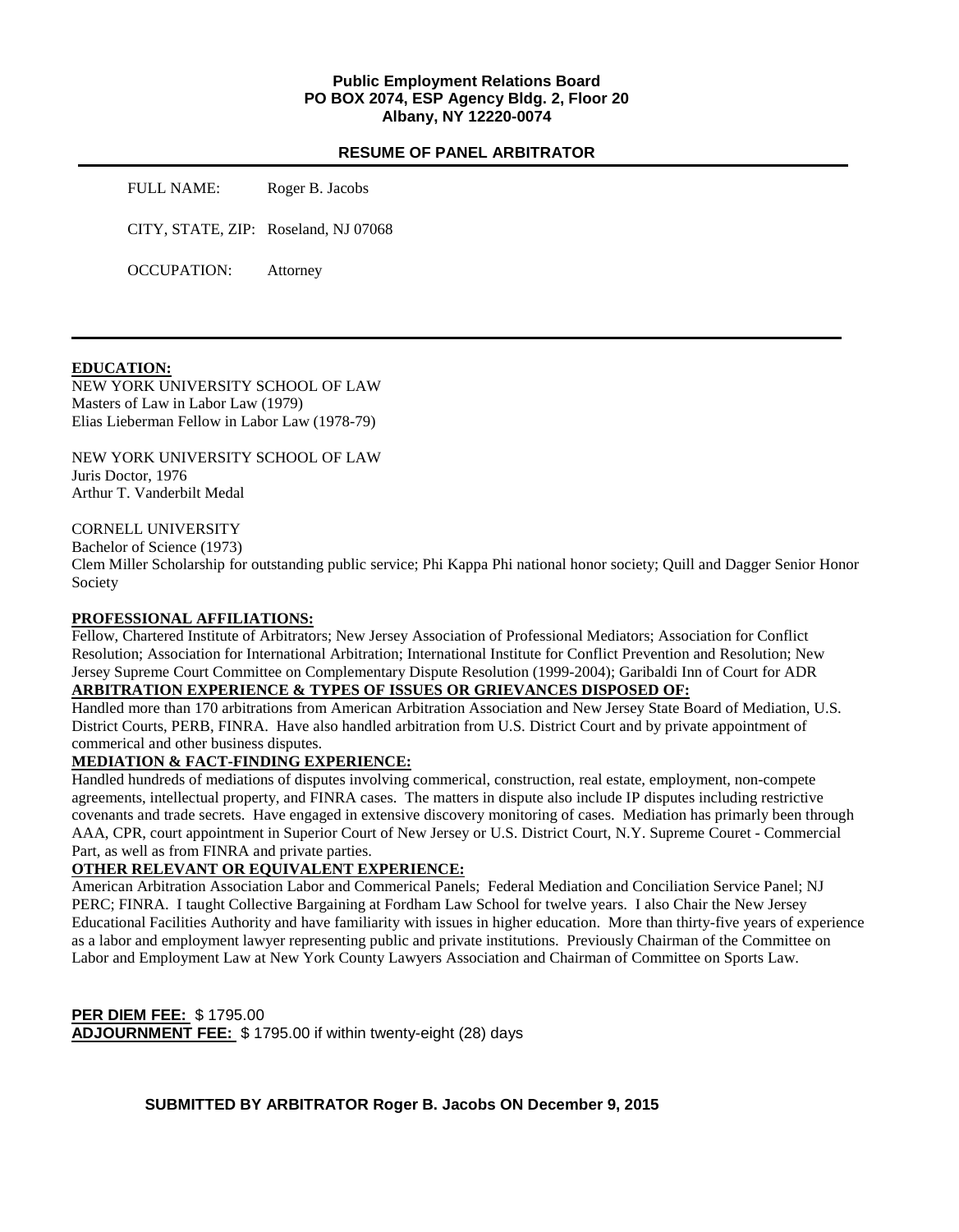## **Public Employment Relations Board PO BOX 2074, ESP Agency Bldg. 2, Floor 20 Albany, NY 12220-0074**

# **BILLING DISCLOSURE STATEMENT**

## ARBITRATOR'S NAME: **Roger B. Jacobs**

The following is a description of my fees and expenses:

## A) HEARING TIME.

- (1) My per diem is \$1795.00 for each day or any part thereof spent hearing a case.
- (2) If a hearing day exceeds 7 hours, I charge:

 $\Box$ a second full per diem  $\Box$ a prorated per diem

 $\Box$ no additional charge  $\Box$ other (describe) :

(3) Additional comments:

## B) STUDY TIME.

- (1) I charge \$ 1795.00 for each day spent in preparation of the opinion and award.
- (2) This charge  $\Box$  will  $\boxtimes$  will not be prorated for partial days devoted to such preparation.
- (3) Additional comments:

## C) TRAVEL TIME AND EXPENSES.

(1) When travel time plus hearing time exceeds 7 hours in a calendar day:

 $\Box$  Not applicable (no additional charge)

| $\boxtimes$ I charge as follows (describe): a pro rated per diem |  |  |  |
|------------------------------------------------------------------|--|--|--|
|------------------------------------------------------------------|--|--|--|

(2) I charge for actual, travel-related expenses incurred in connection with the case  $\boxtimes$ YES  $\Box$  NO.

Where appropriate, a mileage charge for auto travel will be billed at:

 $\boxtimes$  Prevailing IRS rate  $\Box$  Other (describe):

(3) When the scheduled hearing day(s) requires an overnight stay:

 $\boxtimes$ There is no charge, other than for lodging and subsistence.

 $\Box$ I charge as follows (describe):

(4) Additional Comments: